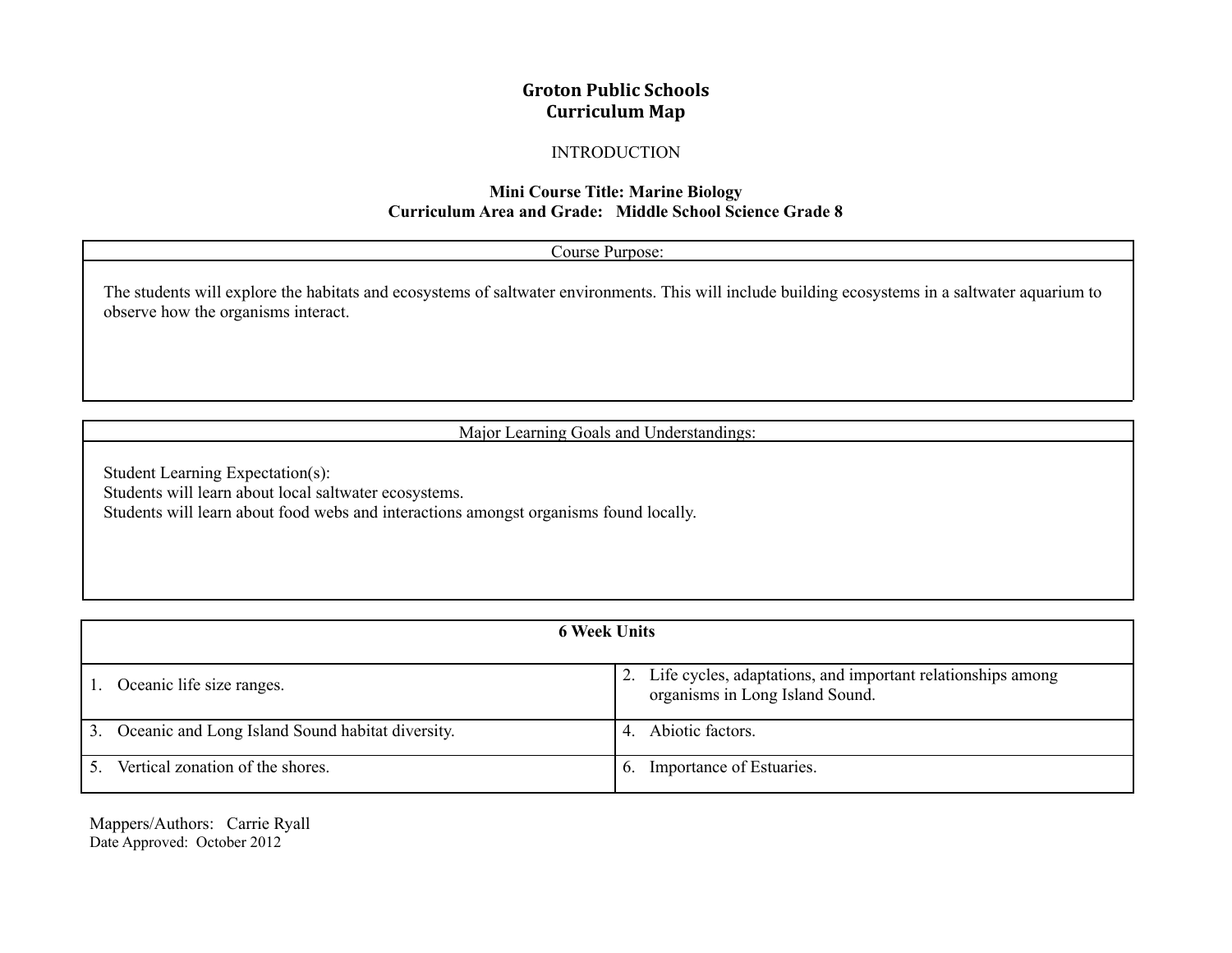| <b>Part 1 - Unit/Theme/Concept</b> |          |                 |                 |  |  |  |  |
|------------------------------------|----------|-----------------|-----------------|--|--|--|--|
| <b>Grade:</b>                      | Subject: | C <b>ourse:</b> | Length of Unit: |  |  |  |  |
| O                                  | Science  | Marine Biology  | $(\# of weeks)$ |  |  |  |  |

Common Core State Standards

## **CCSS, Literacy in History/Social Studies, Science, and Technical Subjects.**

College and career readiness anchor standards for reading:

7. Integrate and evaluate content presented in diverse formats and media, including visually and quantitatively, as well as in words.

10. Read and comprehend complex literary and informational texts independently and proficiently.

Reading standards for literacy in science and technical subjects 6-12:

2. Determine the central ideas or conclusions of a text; provide an accurate summary of the text distinct from prior knowledge or opinions.

7. Integrate quantitative or technical information expressed in words in a text with a version of that information expressed visually (e.g., in a flowchart, diagram, model, graph, or table.)

10. By the end of grade 8, read and comprehend science/technical texts in the grades 6-8 text complexity band independently and proficiently.

# Supporting Standards:

# **Ocean Literacy: The Essential Principles of Ocean Sciences**

Ocean Literacy Principle 5: The ocean supports a great diversity of life and ecosystems

a) Ocean life ranges in size from the smallest virus to the largest animal that has lived on Earth, the blue whale

d) Ocean biology provides many unique examples of life cycles, adaptations, and important relationships among organisms (symbiosis,

predator-prey dynamics and energy transfer) that do not occur on land.

e) The ocean is three-dimensional, offering vast living space and diverse habitats from the surface through the water column to the seafloor. Most of the living space on Earth is in the ocean.

f) Ocean habitats are defined by environmental factors. Due to interactions of abiotic factors such as salinity, temperature, oxygen, pH, light, nutrients, pressure, substrate and circulation, ocean life is not evenly distributed temporally or spatially.

h) Tides, waves and predation cause vertical zonation patterns along the shore, influencing the distribution and diversity of organisms.

i) Estuaries provide important and productive nursery areas for many marine and aquatic species.

Connecticut State Standards

State Frameworks:Expected performances

C4: Describe how abiotic factors, such as temperature, water, and sunlight, affect the ability of plants to create their own food through photosynthesis.

C5: Explain how populations are affected by predator-prey relationships.

C6: Describe common food webs in different Connecticut ecosystems.

C11: Explain how human activity may impact water resources in Connecticut, such as ponds, rivers, and the Long Island Sound ecosystem.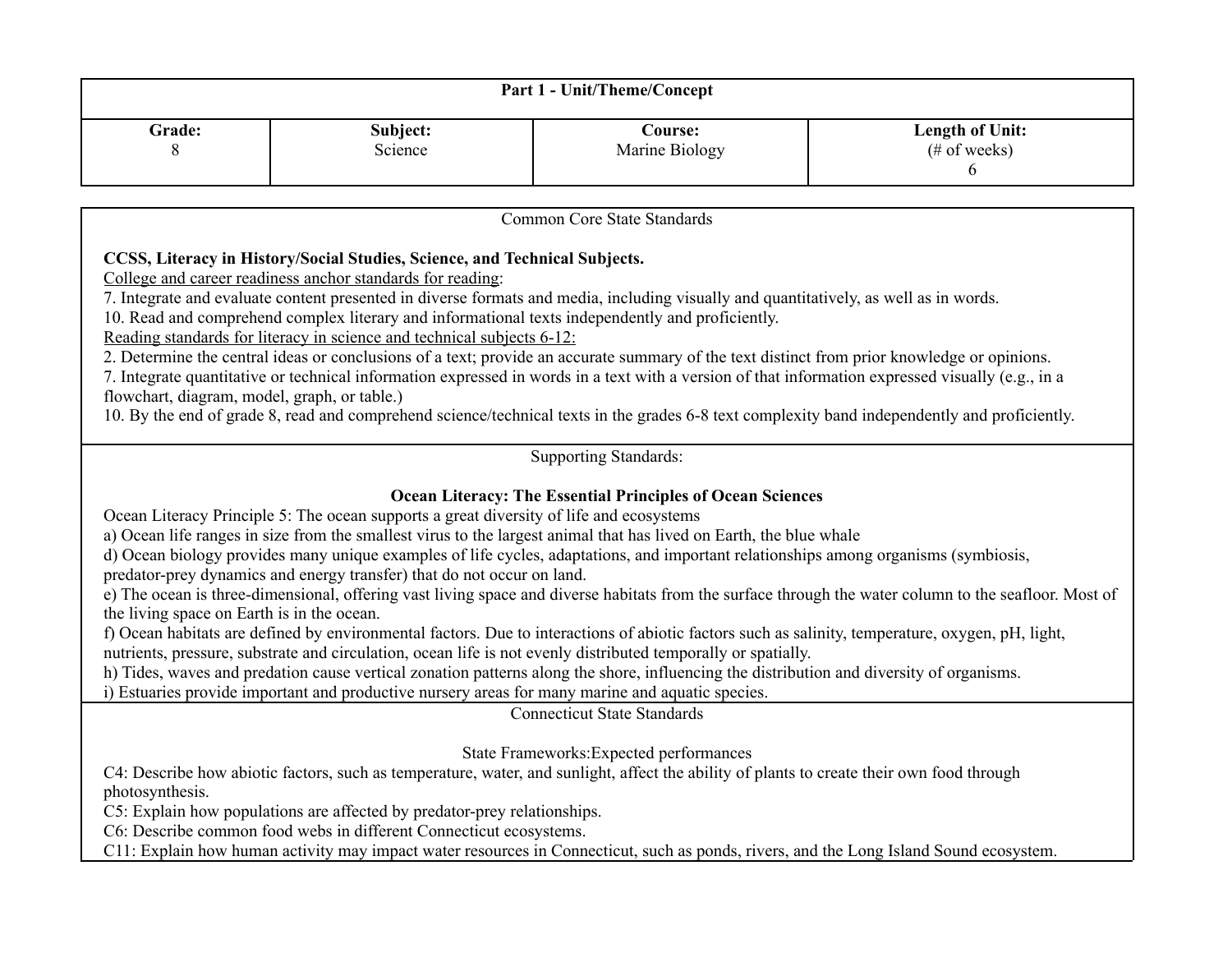| <b>Part 2 – Standards</b>                                                                                                                                                                                                                                                                                                                                                                                       |                                                                                                                                                                                                                                                                                                                                                                                                                                                                                                                                                                                                                                                                                                                                                                                                                                                                                                                                                                                                                                                                                                                                                                                                                                                                                                                                                                                                                               |                                                                                                                                           |  |  |  |  |  |
|-----------------------------------------------------------------------------------------------------------------------------------------------------------------------------------------------------------------------------------------------------------------------------------------------------------------------------------------------------------------------------------------------------------------|-------------------------------------------------------------------------------------------------------------------------------------------------------------------------------------------------------------------------------------------------------------------------------------------------------------------------------------------------------------------------------------------------------------------------------------------------------------------------------------------------------------------------------------------------------------------------------------------------------------------------------------------------------------------------------------------------------------------------------------------------------------------------------------------------------------------------------------------------------------------------------------------------------------------------------------------------------------------------------------------------------------------------------------------------------------------------------------------------------------------------------------------------------------------------------------------------------------------------------------------------------------------------------------------------------------------------------------------------------------------------------------------------------------------------------|-------------------------------------------------------------------------------------------------------------------------------------------|--|--|--|--|--|
| <b>Key (GLE) Content Knowledge and Concepts/Skills</b>                                                                                                                                                                                                                                                                                                                                                          | <b>Bloom's Taxonomy Levels</b><br>Creating, Evaluating,<br>Analyzing, Applying,<br>Understanding and<br>Remembering                                                                                                                                                                                                                                                                                                                                                                                                                                                                                                                                                                                                                                                                                                                                                                                                                                                                                                                                                                                                                                                                                                                                                                                                                                                                                                           |                                                                                                                                           |  |  |  |  |  |
| The students will know:<br>The students will be able to:                                                                                                                                                                                                                                                                                                                                                        |                                                                                                                                                                                                                                                                                                                                                                                                                                                                                                                                                                                                                                                                                                                                                                                                                                                                                                                                                                                                                                                                                                                                                                                                                                                                                                                                                                                                                               |                                                                                                                                           |  |  |  |  |  |
| Oceanic life ranges from<br>microscopic organisms to the<br>largest animals on Earth.<br>How organisms in Long<br>Island Sound interact, adapt,<br>and progress throughout their<br>life cycle.<br>The diversity found in Long<br>Island Sound.<br>How abiotic factors affect<br>organisms and habitats.<br>How and why vertical<br>$\bullet$<br>zonation of the shores occurs.<br>Why estuaries are important. | Comprehend and apply knowledge of, in creation of the<br>1.1<br>mini-ecosystem, the large variation of life sizes that exist in the ocean.<br>2.1 Observe and analyze how organisms interact naturally.<br>2.2 Identify and analyze how organisms are adapted to live in Long Island<br>Sound.<br>2.3 Compare and contrast the life cycles of various organisms.<br>2.4 Analyze the relationships amongst various organisms (mutualism,<br>parasitism, and commensalism).<br>3.1 Compare and contrast various organisms in the Long Island Sound<br>ecosystem and their associated niches (benthic vs. pelagic, sessile vs. mobile,<br>range of water column that the organism resides in vs. intertidal).<br>4.1 Understanding the relationships between organisms, ecosystems, and the<br>abiotic factors (pH, temperature, salinity, light, nutrients, pressure, oxygen<br>levels, tidal fluctuations, waves, and other factors that may inhibit or support<br>life).<br>5.1 Comprehend how and why specific components of vertical zonation occur<br>in intertidal zones (predation, food availability/competition, desiccation<br>adaptations, tidal fluctuations, and competition for space.)<br>6.1 Correlate estuaries, such as Long Island Sound, with the benefits that the<br>organisms within them offer the human population, as well as the benefits that<br>the habitats of Long Island Sound offer organisms. | Understand the biodiversity of<br>Long Island Sound and be able<br>to analyze the<br>interrelationships of the life<br>forms found in it. |  |  |  |  |  |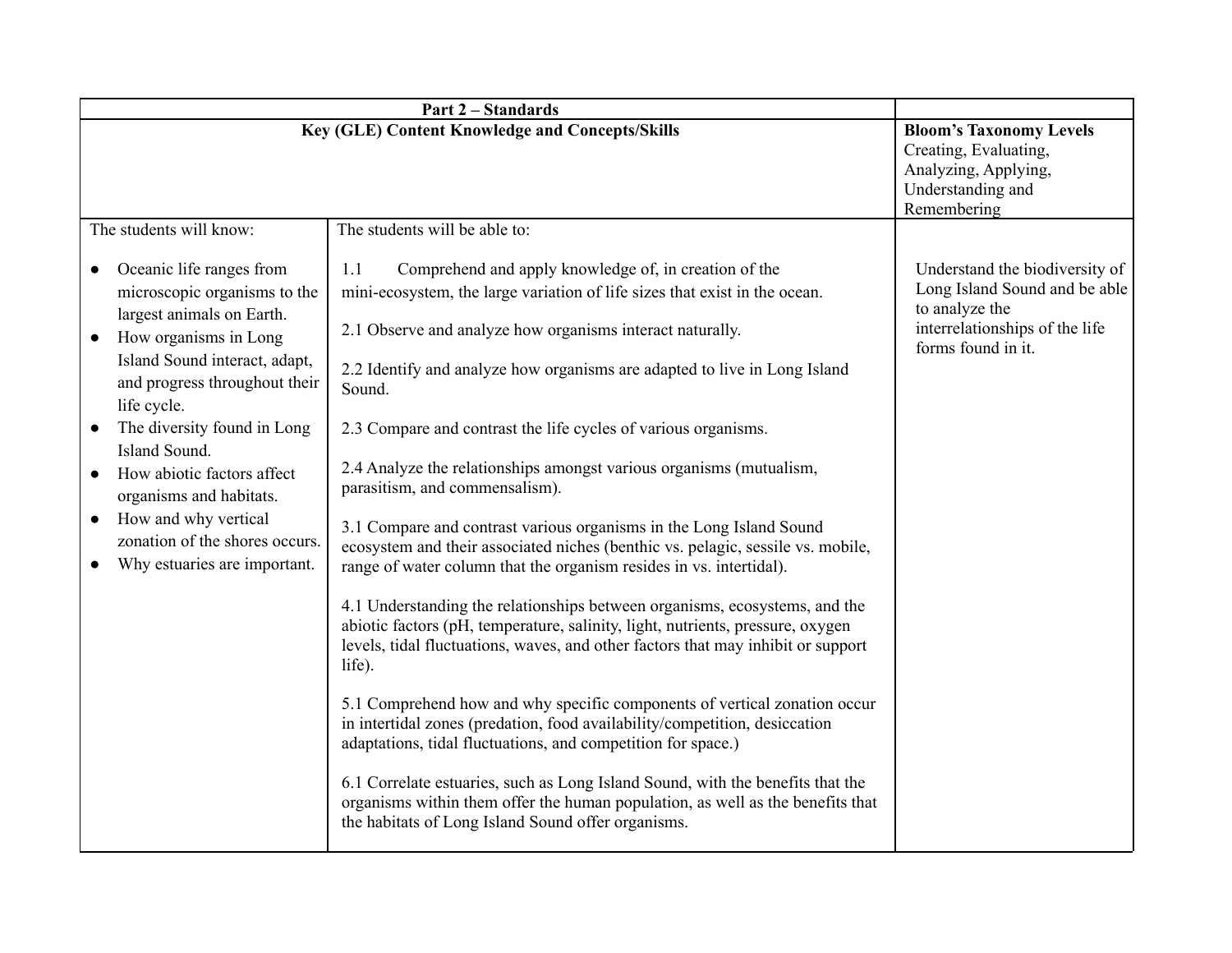Big Idea and Essential Questions

**● Big Idea:**

The oceanic habitats of Long Island Sound support a great diversity of life and ecosystems.

● **Essential Questions:**

What types of life and ecosystems do the oceanic habitats of Long Island Sound support?

Part 3 – Common Unit Assessments

Students will create a mini-ecosystem that is representative of Long Island Sound in a salt water aquarium.

Part 4 – Common/Assured Learning Experiences

Field trips to Bluff point to observe, seine, and collect organisms

The creation of a mini-ecosystem representative of Long Island Sound in saltwater aquarium